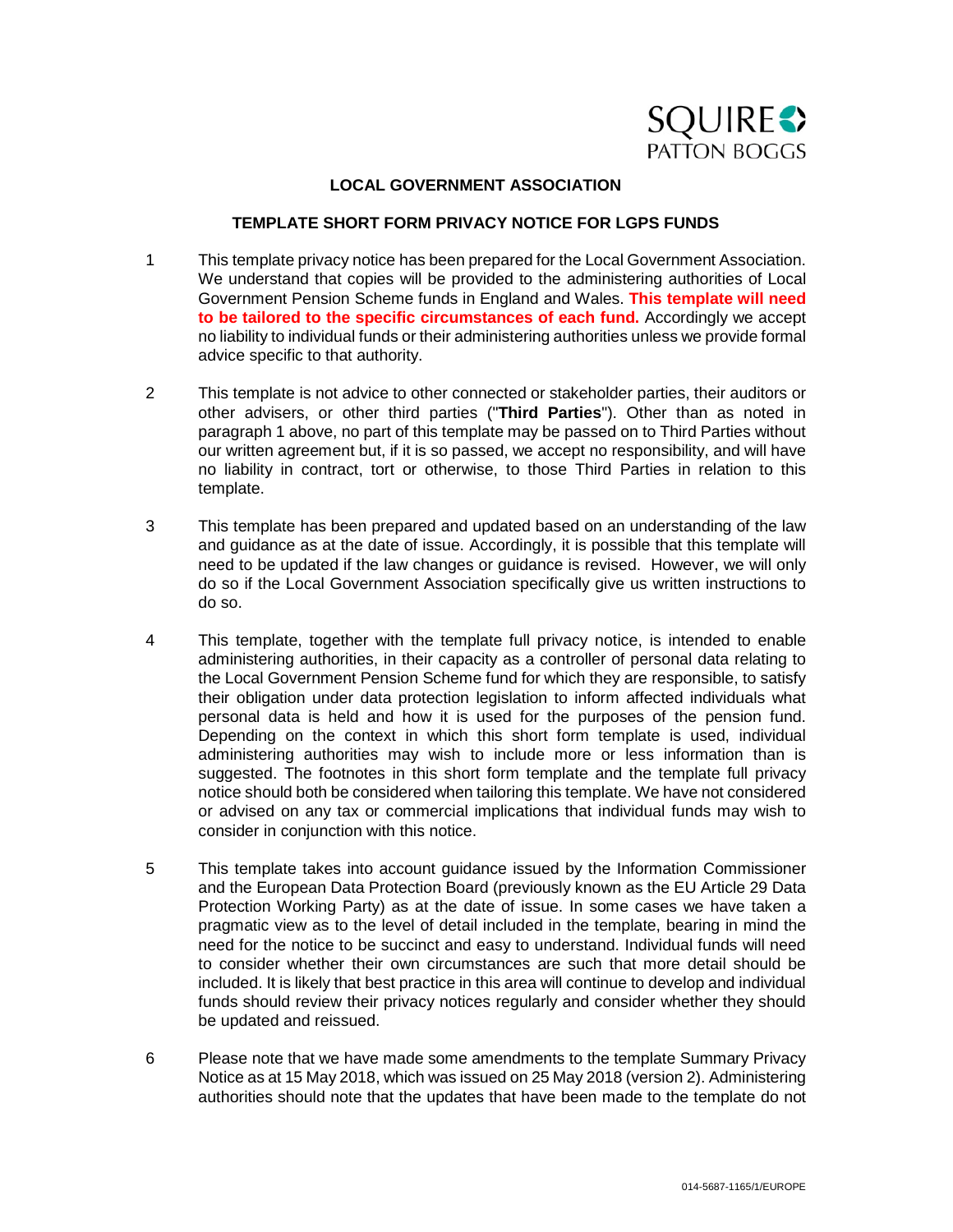necessitate an immediate re-issue of the privacy notice and instead could be included in an annual update of the privacy notice.

- 7 Please note that we have made some amendments to version 2 of the template Summary Privacy Notice (version 3). Administering authorities should note that the updates that have been made to the template do not necessitate an immediate reissue of the privacy notice and instead could be included in an annual update of the privacy notice. However, since the GDPR came into effect, the direction of travel is towards greater transparency. Administering authorities therefore may want to revisit how frequently and in what circumstances they circulate hard copies of the privacy notice to members and consider how they will bring the most up to date version of the privacy notice to members' attention. The changes are noted below to assist administering authorities who have already issued their privacy notice in determining whether and when to issue an update to the privacy notice.
	- (a) We have inserted a new reference to "data protection legislation" in the first paragraph rather than referring to specific legislation throughout and have added a footnote to explain what the legislation is for the benefit of administering authorities. We have also included references to the GDPR and the UK GDPR as there are now effectively "two GDPRs"; the EU version of the GDPR and the UK GDPR as incorporated into UK law. As at today's date, those provisions are near identical for most purposes. However, they may diverge over time following the UK's exit from the EU.
	- (b) In the section headed, "**What will we do with your personal data?**" we have amended the wording to reflect the fact that following Brexit, the UK now falls outside the European Economic Area. As such, appropriate safeguards must be implemented whenever there is a transfer of personal data from the UK to jurisdictions which may not offer an adequate level of protection to personal data as is required by the UK Government / EEA countries. Under the GDPR, there is a requirement to specify where data wil be transferred to a third country and the existence or absence of an adequacy decision or reference to the appropriate safeguards used to protect it and the means by which the individual can obtain a copy of them. To comply with the GDPR, administering authorities will need to identify in the privacy notice the particular transfers involved and the safeguard used for them (e.g. model clauses).
	- (c) In the section headed "**Your rights**", we have expanded the wording about a data subjects' right to ask administering authorities to restrict the processing of their personal data, as described in Article 18 GDPR.
	- (d) Footnotes have been inserted to reflect the footnotes that are set out in version 4 of the template Full Privacy Notice which apply to this template Summary Privacy Notice and updated to ensure that all legislative references are correct and complete following the updates made.
- Please note that we have made some amendments to version 3 of the template Summary Privacy Notice (version 4), which was last issued on 20 September 2021. Administering authorities should note that the updates that have been made to the template do not necessitate an immediate re-issue of the privacy notice and instead could be included in an annual update of the privacy notice. However, since the GDPR came into effect, the direction of travel is towards greater transparency. Administering authorities therefore may want to revisit how frequently and in what circumstances they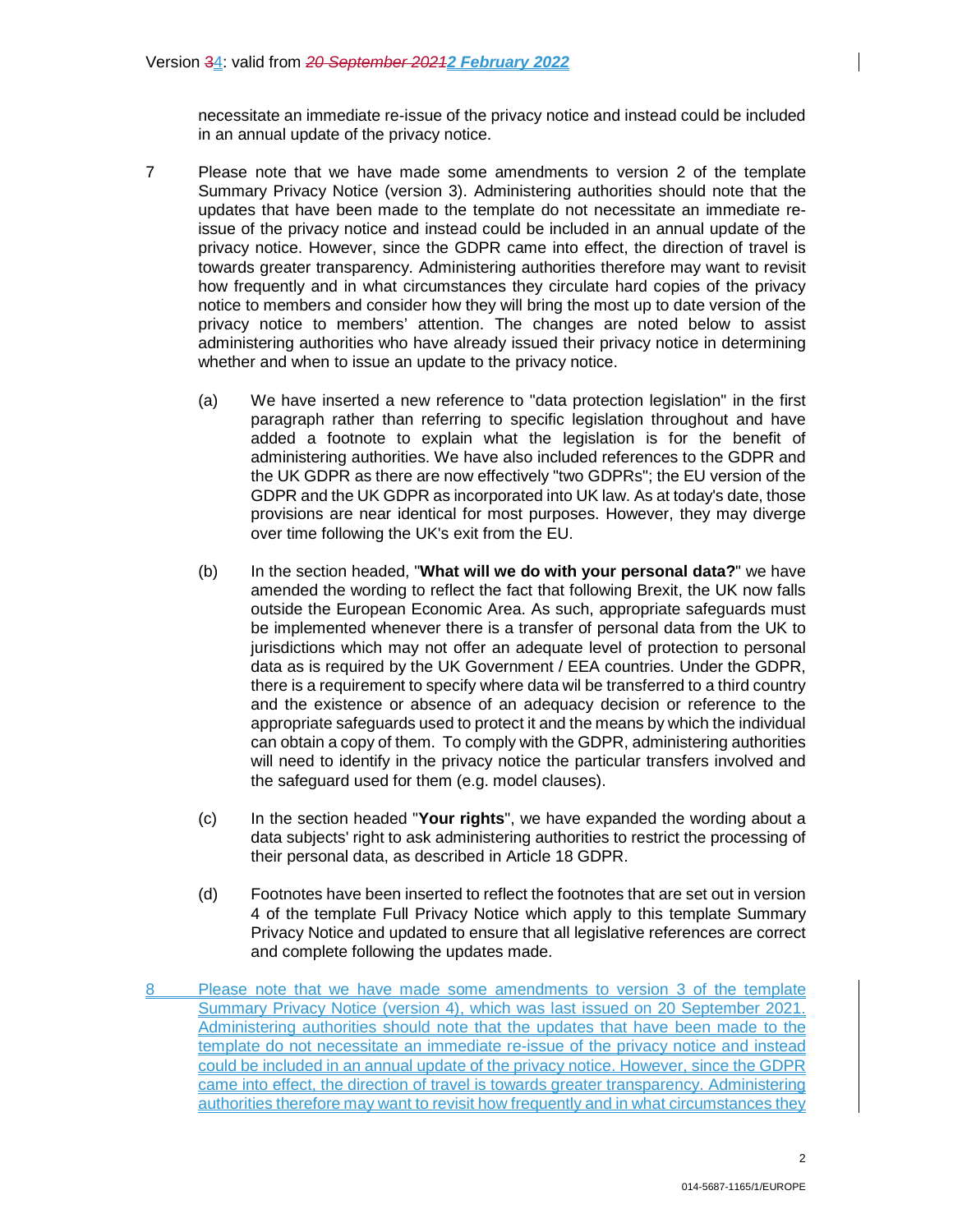circulate hard copies of the privacy notice to members and consider how they will bring the most up to date version of the privacy notice to members' attention. The changes are noted below to assist administering authorities who have already issued their privacy notice in determining whether and when to issue an update to the privacy notice.

- (a) We have inserted some wording in the section titled, "**What will we do with your personal data?**" which is intended to cover situations where additional information is required by administering authorities to rule out pension scam activity and process a transfer request in light of the Occupational and Personal Pension Schemes (Conditions for Transfers) Regulations 2021.
- (b) Footnote 3 has been updated as administering authorities should conduct a separate review of the correspondence and documentation provided to members and beneficiaries at the point in time that the personal data is requested, which includes transfer applications, expression of wish forms and applications for early retirement.

**Squire Patton Boggs (UK) LLP 17 September 2021 26 January 2022**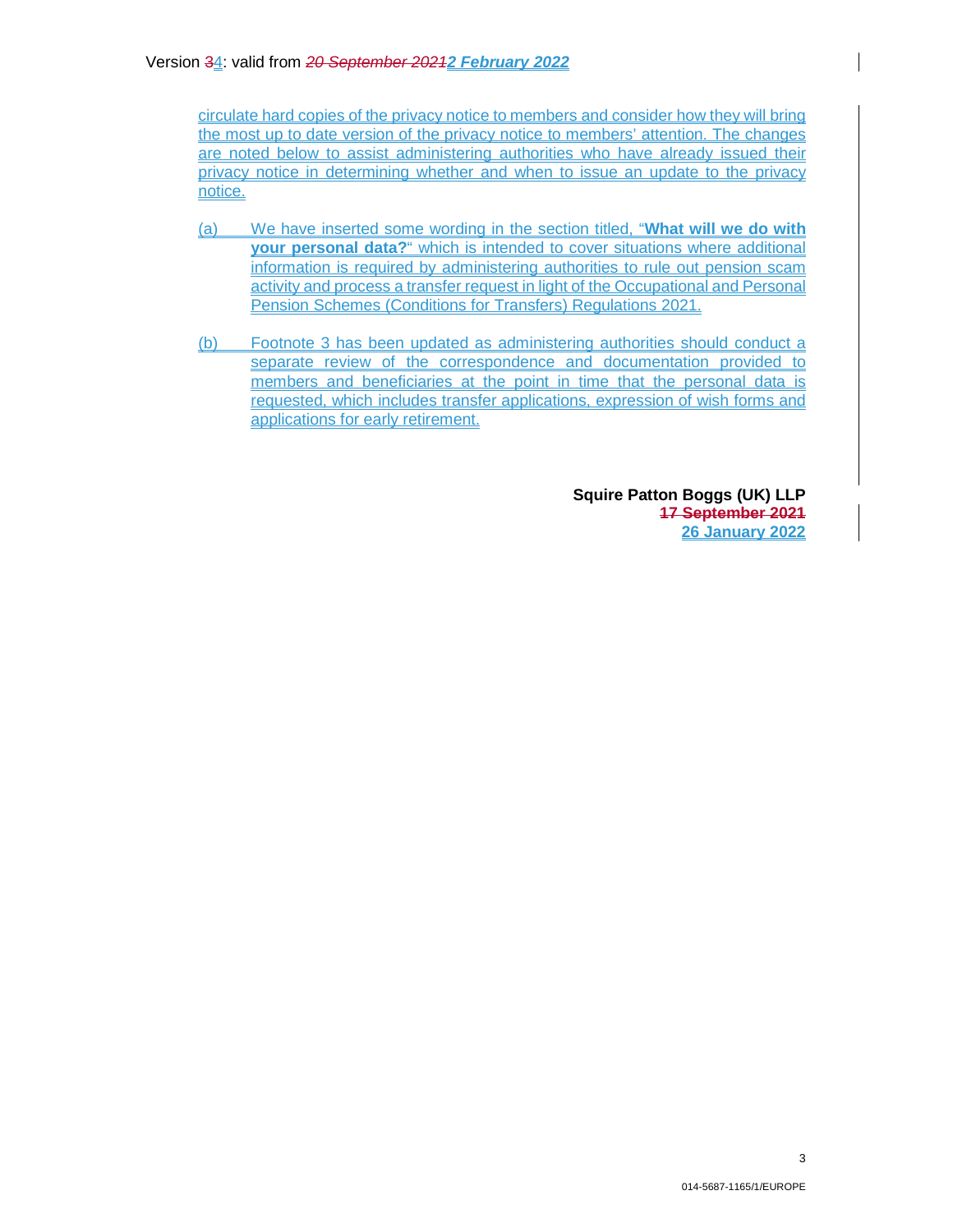# **PRIVACY NOTICE (SUMMARY)**

# **for the members and beneficiaries of the [ - ]<sup>1</sup>**

As the Administering Authority of the Fund we hold certain information about you and from which you can be identified ("**personal data**") which we need to administer the Fund.

In this privacy notice, we have summarised some of the key ways in which we collect and use personal data in accordance with our requirements under data protection legislation<sup>2</sup>. Further information can be found in the Full Privacy Notice at the following link:

### [Insert link to relevant area of website]

It is important that you read this privacy notice together with any other privacy notice or fair processing policy we may provide on specific occasions when we are collecting or processing personal data about you so that you are fully aware of how and why we are using your data. This privacy notice replaces any general privacy notice we may have previously issued and supplements any other notices and privacy policies we issue that are specific to particular data collection / processing activities

### **What personal data do we hold?<sup>3</sup>**

The types of data we hold and process about you can include:

- Contact details, including name, address, telephone numbers and email address.
- Identifying details, including date of birth and national insurance number.
- Information relating to your benefits in the Fund, including length of service or membership and salary.
- Other information in relation to your membership of the Fund or to enable the calculation or payment of benefits, for example bank account details.
- Information about your family, dependants or personal circumstances, for example, marital status and information relevant to the distribution and allocation of benefits payable on death.
- Information about your health, for example, to assess eligibility for benefits payable on ill health, or where your health is relevant to a claim for benefits following the death of a member of the Fund.<sup>4</sup>

the UK Data Protection Act 2018;

<sup>&</sup>lt;sup>1</sup> Please insert name of the Fund.

 $2$  Please note that the relevant data protection legislation includes:

the UK GDPR (as defined in the Data Protection, Privacy and Electronic Communications (Amendments etc) (EU Exit) Regulations 2019/419);

the Privacy and Electronic Communications (EC Directive) Regulations 2003 (SI 2426/2003) (as amended and incorporated into the laws of England & Wales, Scotland and Northern Ireland);

the General Data Protection Regulation 2016/679; and

all other legislation and regulatory requirements in force from time to time which apply to a party relating to the use of personal data (including, without limitation, the privacy of electronic communications).

<sup>&</sup>lt;sup>3</sup> Please consider whether any personal data other than that listed is held or processed. Please note that Article 9 of the UK GDPR applies different treatment to the processing of special categories of personal data. In addition, the Administering Authority should conduct a separate review of the correspondence and documentation provided to members and beneficiaries at the point in time that the personal data is requested, such as new joiner forms., transfer applications, expression of wish forms and applications for early retirement etc. In particular: (a) the documentation will need to flag why there is a requirement to provide the information, whether the individual is obliged to do so and the possible consequences of failing to provide that data (see Article 13 of the UK GDPR) - this isn't explicitly covered in the template privacy notice which is drafted on the basis that the Administering Authority already holds personal data about the data subject; and (b) the Administering Authority will also need to consider how the privacy notice is incorporated into the data collection process.

<sup>4</sup> Explicit consent may be required in the processing of health data and ill health early retirement applications. This privacy notice does not seek such consent, which should be obtained at the time of any application. It should not generally be necessary to renew consents obtained under the Data Protection Act 1998 in respect of past ill health early retirement applications provided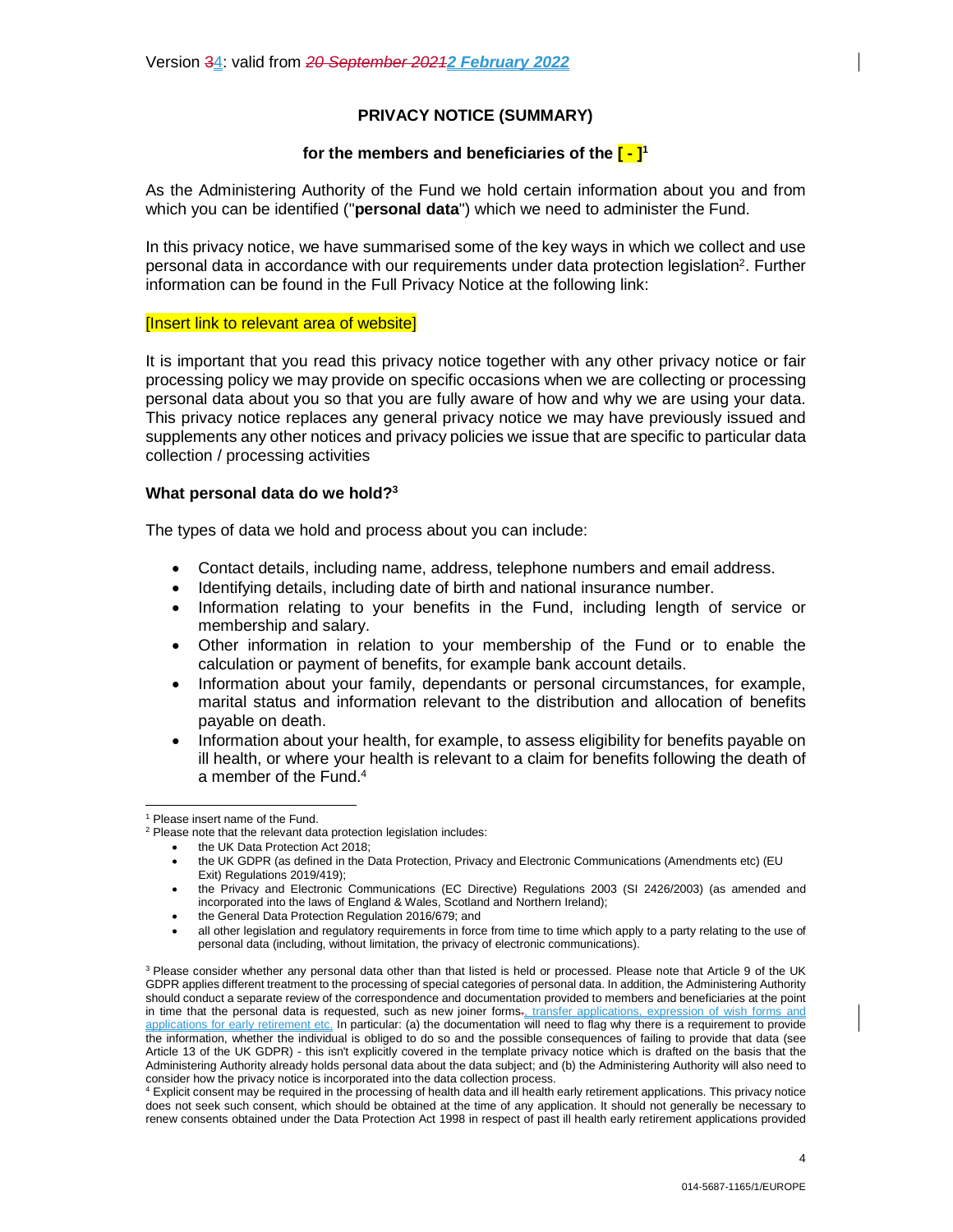• Information about a criminal conviction if this has resulted in you owing money to your employer or the Fund and the employer or Fund may be reimbursed from your benefits<sup>5</sup>.

We obtain some of this personal data directly from you<sup>6</sup>. We may also obtain data from your employer (for example, salary information) and from other sources including public databases and the advisers and service providers that we may share your personal data which are listed in the Full Privacy Notice.

### **What will we do with your personal data?**

We will use this personal data to administer the Fund and to calculate and provide you (and, if you are a member of the Fund, your beneficiaries if you die) with benefits. We will also use this personal data for statistical and financial modelling and reference purposes (for example, when we assess how much money is needed to provide members' benefits and how that money should be invested), and to comply with our legal obligations.

From time to time we will share your personal data with third parties, including our contractors, advisors, government bodies and dispute resolution and law enforcement agencies and insurers in order to comply with our obligations under data protection legislation, and in connection with the provision of services that help us carry out our duties, rights and discretions in relation to the Fund. These organisations are listed in the Full Privacy Notice.

We may also process your personal data to assess and, if appropriate, action a request you make to transfer your benefits out of the Fund.<sup>7</sup>

In some cases recipients of your personal data may be outside the UK. If this occurs, we will make sure that additional safeguards are in place to protect your data in accordance with applicable data protection laws. Please use the contact details below if you want more information in connection with this.<sup>8</sup>

# **What is the legal basis for our use of your personal data?**

The legal basis<sup>9</sup> for our use of your personal data will usually be that we need to process your personal data to satisfy our legal obligations as the Administering Authority of the Fund.

<sup>7</sup> This is intended to cover situations where additional information is required by Administering Authorities to rule out pension scam activity and process a transfer requests. However, additional information will need to be provided to the data subject at the time the information is collected to fully comply with the UK GDPR. See note 3 above,

that the requirements of the UK GDPR/ new UK data protection legislation were complied with. However, legal advice should be taken. As a pragmatic approach, Administering Authorities should consider renewing consent when communicating with individuals about special category data collected prior to 25 May 2018. An appropriate policy document may also be required where special category information is processed.

<sup>&</sup>lt;sup>5</sup> Explicit consent may also be needed to process information about criminal convictions/offences. An appropriate policy document will also be required in almost all cases where information about criminal convictions is processed. Extra information will have to be provided to the individual as and when the consent is obtained or the Administering Authority receives personal data concerning criminal convictions/offences. The Administering Authority may wish to review and update any current communications and documentation and/or take legal advice in relation to the same. See note 4 above.<br><sup>6</sup> Please note that where members or beneficiaries are asked to provide health related data, explicit consent to the pro

that data should be obtained at the time it is requested. See note 4 above.

<sup>&</sup>lt;sup>8</sup> This generic wording does not fully meet the requirements of the UK GDPR and the standards of the ICO but is intended to address the requirements of Articles 13(1)(f) and 14(1)(f) of the UK GDPR. The European Data Protection Board (previously Article 29 Working Party) guidelines state that known third countries should be specified, along with the UK GDPR-compliant mechanism that is being used to protect the personal data, but this may not be practical. If Administering Authorities have further details about the international transfers of personal data and the safeguards in place to protect that data, then this paragraph should be amended. Administering Authorities should consider their own circumstances and take legal advice where appropriate. <sup>9</sup> This is intended to address the requirements of Articles 13(1)(c) and 14(1)(c) of the UK GDPR. However, please note it is possible this may contain insufficient detail. Given the ICO's increasing focus on transparency, where Funds have carried out

extensive, detailed mapping of their processing activities (which we recommend), consider including further information (for example, a detailed table that identifies each of the processing activities carried out by the Fund) in this section or at the end of this privacy notice.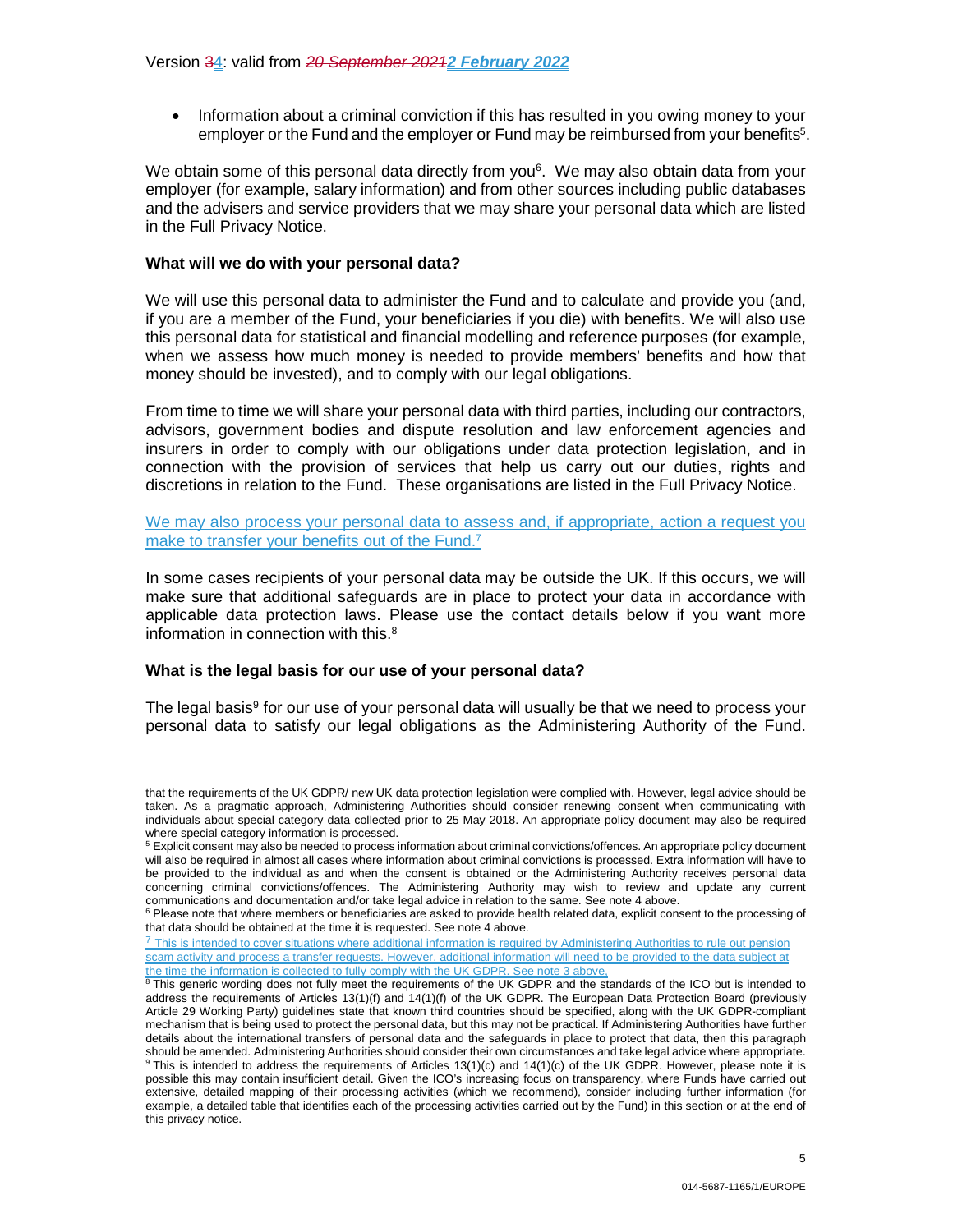However, where that legal basis does not apply then the legal basis for our use of your personal data will be one or more of the following<sup>10</sup>:

- a) we need to process your personal data to carry out a task in the public interest or in the exercise of official authority in our capacity as a public body; [and/or]
- b) [we need to process your personal data for the legitimate interests of administering and managing the Fund and liabilities under it, calculating, securing and paying benefits and performing our obligations and exercising any rights, duties and discretions the Administering Authority has in relation to the Fund][./; and/or<sup>11</sup>]
- c) [because we need to process your personal data to meet our contractual obligations in relation to the Fund (for example, under an agreement that you will pay additional voluntary contributions to the Fund), or to take steps, at your request, before entering into a contract.]

# **How long will we hold your data?**

We will only keep your personal data for as long as we need it to administer the Fund and to deal with any questions or complaints that we may receive about this, unless the law requires us to keep it for a longer period. In practice, this means that your personal data may be retained for **the greater of<sup>12</sup>**:

- Such period as you (or any beneficiary who receives benefits after your death) are entitled to benefits from the Fund and for a period of  $15 \text{ years}$ <sup>13</sup> after those benefits stop being paid. For the same reason, your personal data may also need to be retained where you have received a transfer, or refund, from the Fund in respect of your benefit entitlement; [or]
- $\bullet$  [100 years from a member's date of birth]<sup>14</sup>; [or]
- [100 years from the date of birth of any beneficiary who received benefits from the Fund after the member's death].

# **Your rights<sup>15</sup>**

You have a right to access and obtain a copy of the personal data that we hold about you and to ask us to correct your personal data if there are any errors or it is out of date or incomplete. In very limited circumstances, you may also have a right to ask us to restrict<sup>16</sup> the processing

<sup>10</sup> We have assumed that the Administering Authority or its advisers/service providers are not carrying out any automated decision making (including profiling). Administering Authorities should check the position because any automated decision making that is being carried out will need to be flagged in the privacy notice (see Article 13(2)(f) and Article 14(2)(g) of the UK GDPR). The Administering Authority should also be made aware that if they carry out automated decision making in the future then that further information will need to be provided to the individuals concerned. The Administering Authority should take legal advice before undertaking any automated decision making (including profiling).

<sup>11</sup> The UK GDPR does not permit public authorities to rely on legitimate interests for any processing they undertake in their capacity as a public authority. However, where the public authority has other legitimate purposes outside of their tasks as a public authority e.g. a contract between the Administering Authority and individual where AVCs are being made, it may be possible to rely on legitimate interests as a legal basis for collecting and processing that personal data. Legal advice should be taken.

 $12$  The greater of "100 years from date of birth" and "last payment of benefits to the Member/Beneficiary plus 15 years", is intended to ensure that Administering Authorities are acting in line with the Pensions Regulator's Code of Practice 14 (Public Service Pension Schemes) which notes that data will need to be held for long periods of time and schemes will need to retain some records for a member even after that individual has retired, ensuring that pension benefits can be properly administered over the lifetime of the member and their beneficiaries (paragraph 135).

 $13$  The suggested period of "last payment of benefits plus 15 years" is based on the current maximum statutory limitation period, as any complaints about the payment of those benefits would usually need to be brought within that timeframe. <sup>14</sup> The suggested period of "100 years from date of birth" is based on the guidelines by the National Archives and the ICO's retention policy.

<sup>15</sup> This is intended to address the requirements of Articles 13(2)(b) and 14(2)(c) of the UK GDPR. The privacy notice will need to be amended and simplified if it is to be sent to children (and potentially other vulnerable individuals) in order to ensure they can understand the content.

<sup>&</sup>lt;sup>16</sup> See Article 18 of the UK GDPR. The Administering Authority should restrict the processing of the personal data (subject to certain exceptions e.g. storage or to defend a legal claim or for reasons of important public interest) where the individual has